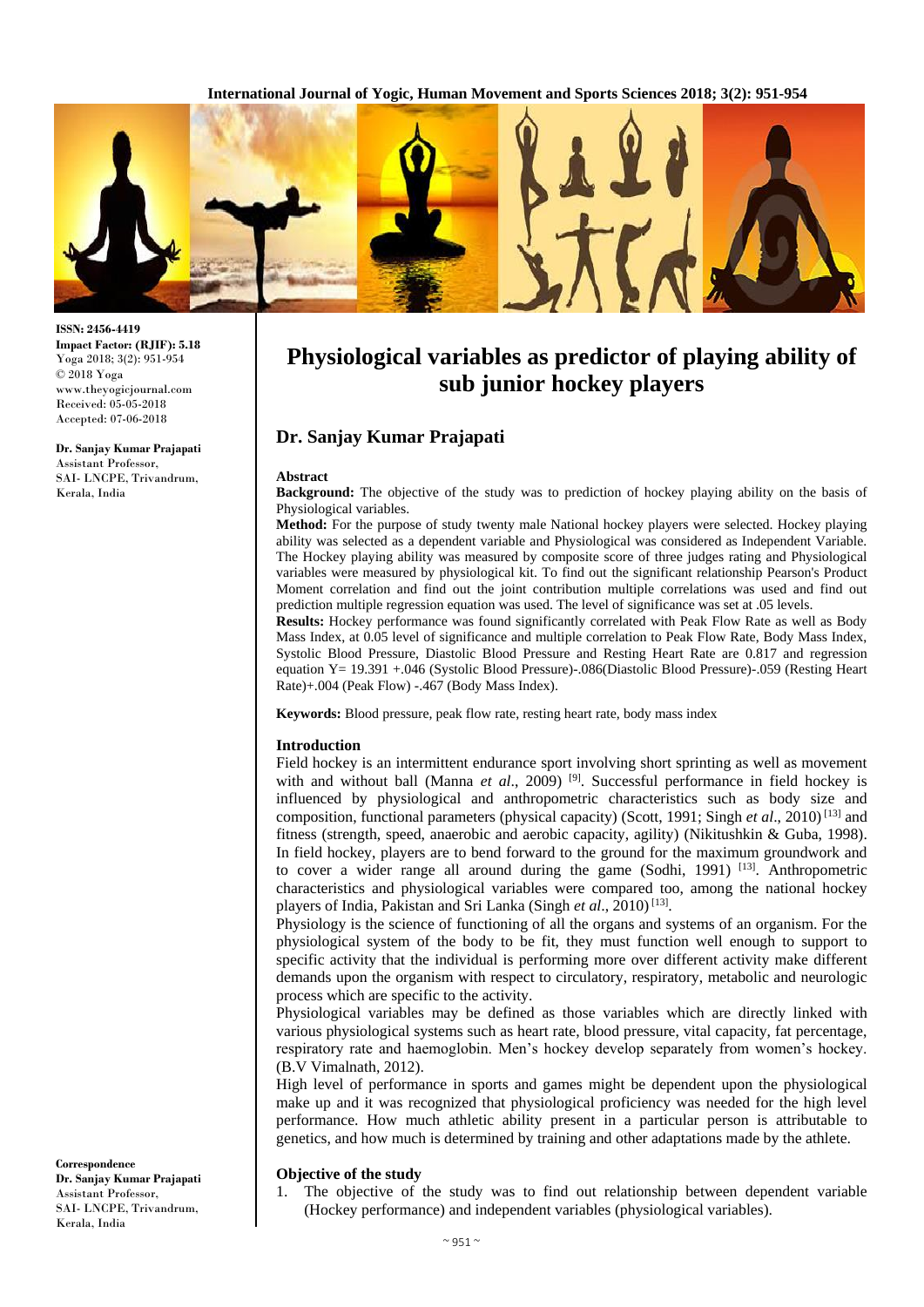International Journal of Yogic, Human Movement and Sports Sciences

- 2. Another objective of the study was to find out joint contribution of independent variables (selected physiological variables) in predicting dependent variable (Hockey performance).
- 3. To establish regression equation for predicting dependent variable (Hockey performance) on the basis of independent variables (physiological variables).

## **Methodology Selection of subjects**

For the purpose of study, twenty young hockey men players belonging to the age level of 14 to 16 years in national tournament selected as the subject for the study.

## **Criterion measures**

| Table 1: Criteria for measurement of physiological variables |  |  |  |
|--------------------------------------------------------------|--|--|--|
|--------------------------------------------------------------|--|--|--|

| S. No | Variable                  | <b>Equipment</b> /test                   | Unit                      |
|-------|---------------------------|------------------------------------------|---------------------------|
|       | <b>Blood Pressure</b>     | Stethoscope and sphygmomanometer         | Mm/Hg                     |
|       | Peak Flow Rate            | Peak Flow Meter                          | Litre/Minutes             |
|       | Body Mass Index           | By Formula. (Weight/Hight <sup>2</sup> ) | $Kg/M^2$                  |
|       | <b>Resting Heart Rate</b> | Stop Watch                               | <b>Heart Beats/Minute</b> |

## **Performance in hockey**

Performance in Hockey was measured by judging their playing ability. Playing ability of all player were judged (out of 10 points) from a rating scale by a panel of experts and the average of three score was consider as playing ability.

## **Statistical analysis**

- 1. To find out correlation between dependent variable (Hockey Playing Ability) and independent variables (Physiological), Pearson's Product Moment method of correlation was used.
- 2. To find out joint contribution of independent variables (Selected Physiological) in predicting dependent variable (Hockey Playing Ability), Multiple Correlation was used.
- 3. For predicting dependent variable (Hockey Playing Ability) on the basis of independent variables (Physiological), multiple regression equation will be used.

## **Findings**

The data was analyzed using product moment correlation to find out relationship of selected Physiological variables to hockey performance. The results pertaining to the relationship

are presented in Table no-1.

**Table 2:** Relationship of Physiological Variables to Hockey Playing Ability

| Variables                      | <b>Correlation coefficients</b> |
|--------------------------------|---------------------------------|
| <b>Systolic Blood Pressure</b> | $-.184$                         |
| Diastolic Blood Pressure       | $-.205$                         |
| Peak Flow Rate                 | $-.565*$                        |
| Body Mass Index                | $-.676*$                        |
| <b>Resting Heart Rate</b>      | $-.363$                         |
| Significant at .05 levels      |                                 |

r.  $(18) = 0.443$ 

Table -2 revealed that Hockey Performance was found significantly correlated with Peak Flow Rate and Body Mass Index as the correlation coefficient values (-.565, -.676) were found higher than the tabulated value at 0.05 level of significance. Hockey Performance was found not significantly with Systolic Blood Pressure, Diastolic Blood Pressure and Resting Heart Rate, as the correlation coefficient values were found lower than the tabulated value at 0.05 level of significance.

|  | <b>Table 3:</b> Joint Contribution of Physiological Variables of Hockey Performance |  |
|--|-------------------------------------------------------------------------------------|--|
|  |                                                                                     |  |

| <b>Dependent Variables</b>    | <b>Independent Variables</b>   | <b>Coefficient of Multiple Correlation</b> |  |
|-------------------------------|--------------------------------|--------------------------------------------|--|
| <b>Hockey Playing Ability</b> | <b>Systolic Blood Pressure</b> |                                            |  |
|                               | Diastolic Blood Pressure       |                                            |  |
|                               | Peak Flow Rate                 | $.817*$                                    |  |
|                               | Body Mass Index                |                                            |  |
|                               | <b>Resting Heart Rate</b>      |                                            |  |

Significant at .05 levels

R.  $(14) = 0.513$ 

Table-3 indicates significant relationship between criterion variable (Hockey Performance) and independent variables (Selected Physiological variable) as coefficient of multiple correlations 0.817 is higher than the tabulated value at 0.05 level of significance.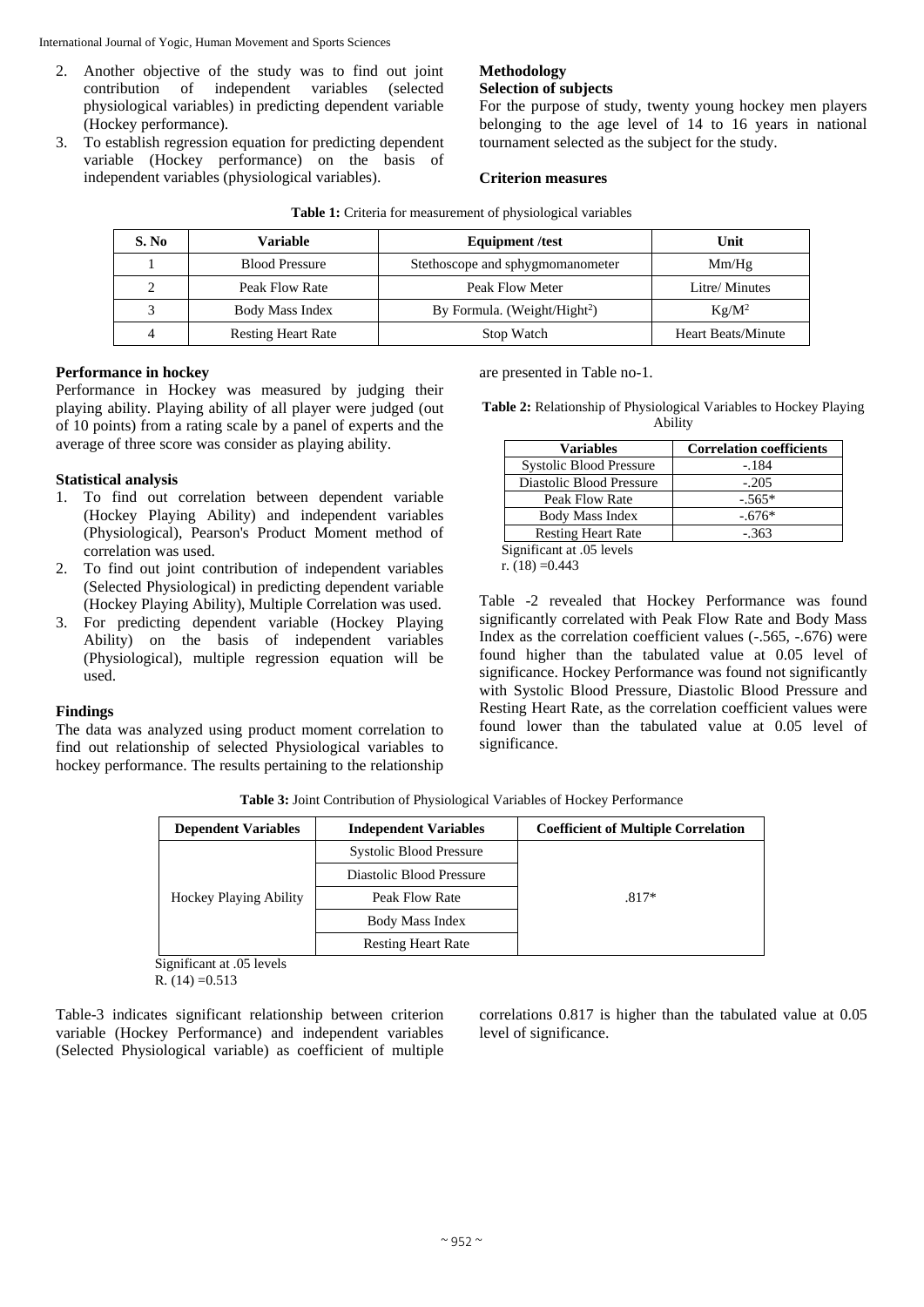

**Fig 1:** Combined Relationship between Dependent Variable (Hockey Performance) and Independent Variable (Selected Physiological Variable) of Sub- Junior Hockey Players

**Table 4:** Model Summary

| <b>R</b> square | <b>Adjusted R square</b> | <b>Standard Error</b> |
|-----------------|--------------------------|-----------------------|
|                 |                          |                       |

The above shows that Adjusted R Square (.548) as predictor was included, which means that 54.8% of the variance in the performance of Hockey player was associated with changes in the Physiological variables.

**Table 5:** Analysis of Variance for the Regression

|                    | Sum of<br><b>Square</b> | df | Mean<br><b>Square</b> | F        | <b>Significant</b> |
|--------------------|-------------------------|----|-----------------------|----------|--------------------|
| Regression         | 12.326                  |    | 3.081                 |          |                    |
| Residual           | 6.850                   | 15 | 457.                  | $6.748*$ | .003               |
| Total              | 19.176                  | 19 | 3.548                 |          |                    |
| $\sim$ $\sim$<br>. | - - -                   |    |                       |          |                    |

\* Significant at .05 level

 $F<sub>0.05</sub>(4, 15) = 3.06$ 

Finding of table 4 revealed that developed regression model is significant for prediction of criterion variable and model can be used for further prediction, as value of 'F'(6.748) was found significant at 0.05 level of significance.

### **Multiple Regression Analysis**

The multiple regression equation for predicting the hockey performance on the basis of relative contribution of five Physiological variables resulted in the following-

### **Equation**

 $Y = 19.391 + .046$  (Systolic Blood Pressure) - .086 (Diastolic Blood Pressure) - .059 (Resting Heart Rate) + .004 (Peak Flow) - .467 (Body Mass Index)

#### **Discussion**

The Indian national game 'Hockey' is one of the popular games played in our country. It is a very fast game majorly played on artificial turf in present time which made the game

even faster. The game of hockey requires a very high level of physical, physiological and psychological fitness as well as some inborn potentialities.

The purpose of the study was to prediction of hockey playing ability on the basis of Physiological variables.

As far as Physiological variables are concerned, the result of the present study clearly indicate that Systolic Blood Pressure, Diastolic Blood Pressure and Resting Heart Rate were not found significant in relation to their performance of junior as well as sub-junior national level field hockey players. Since the hockey players selected for the purpose of the study were sub-junior players (14 to 16 years of age) we may say that the above discussed Physiological variable do not have any relation to their performance on the other hand a significant relationship was found in Peak Flow Rate as well as Body Mass Index. Results of the study conducted by Bendsure Vijaykumar Vimalnath (2012) conducted a study on a study on physiological variables on playing ability of national level men hockey players gave the similar conclusion that significant relationship of hockey playing ability with Peak Flow but the relationship between fat percentage and hockey playing ability were not found to be statistically significant.

In relation to multiple correlations, The Results of the study also shows that the significant multiple correlation coefficients were found between physiological variables and Hockey performance of Hockey players.

### **Conclusion**

In hockey playing ability Peak Flow Rate as well as Body Mass Index was found significant with anthropometric variables. Multiple correlation coefficients are 0.817. peak flow rate found significant may be because of hockey players requires higher rate of expiratory output per minute therefore positive relationship were obtain. Body Mass Index was found negatively significant with the performance because hockey requires a fairly fit player for performance.